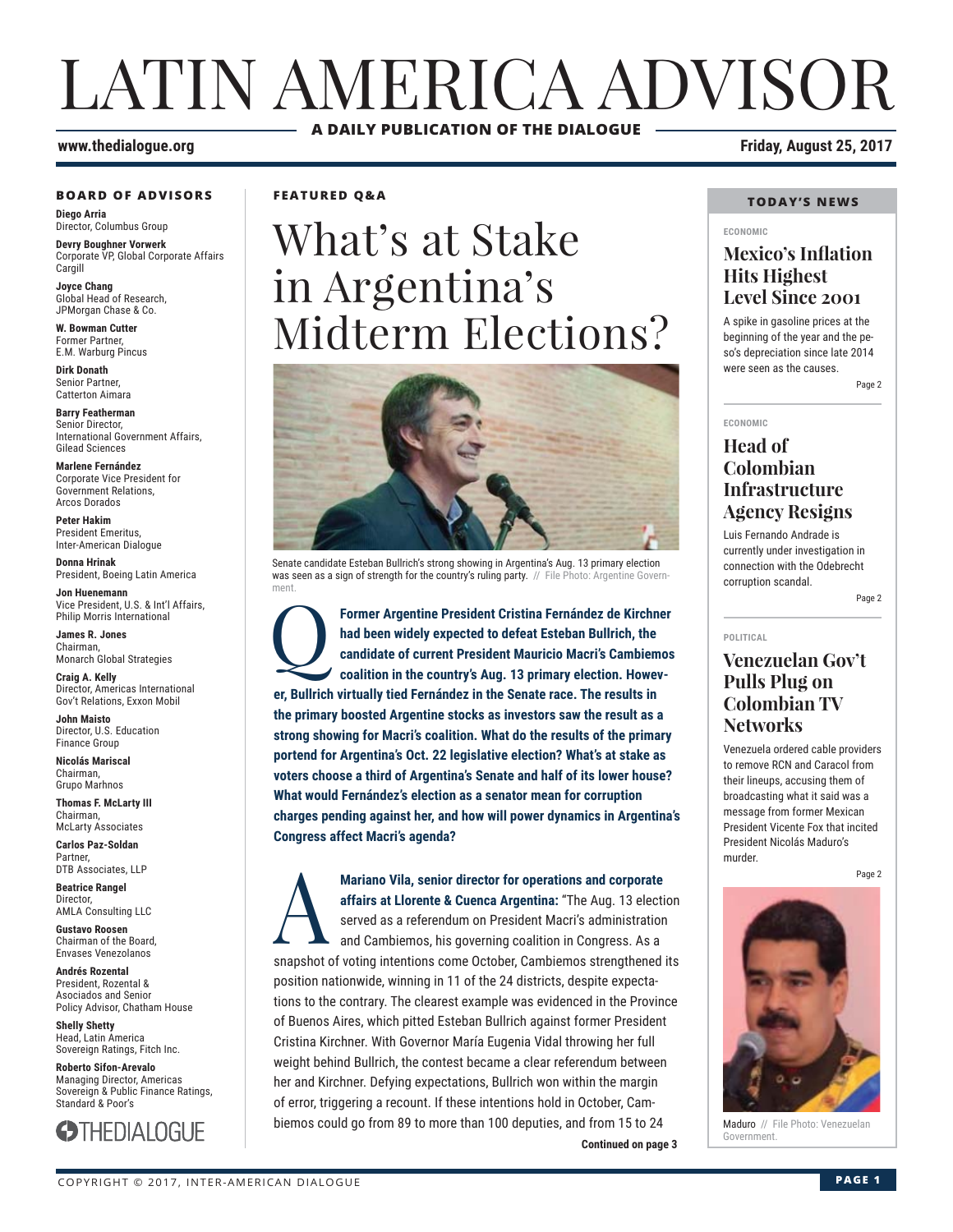### **POLITICAL NEWS**

# Venezuelan Gov't Orders Colombian Networks Off Cable

Venezuela's government on Thursday ordered cable television providers to remove two Colombian networks from their lineups, a move that opponents of President Nicolás Maduro said amounted to a crackdown on free

**It's another demonstration of a regime that doesn't like freedoms, a regime that is restricting the freedoms of citizens." — Juan Manuel Santos** 

speech, Reuters reported. The government's telecommunications regulator called for the RCN and Caracol networks to be removed from cable systems for broadcasting what it said was a message inciting Maduro's murder. The message at issue was a comment from former Mexican President Vicente Fox who said, "Maduro, resign or you will die," the wire service reported. Venezuela's government said it was within its rights to pull the plug on the networks. "The measure is within the bounds of the law, given that those stations over several months attacked Venezuela and [its] institutionality and now are openly calling for a magnicide," said the government's statement. Maduro has frequently criticized Colombia, accusing it of being part of a right-wing conspiracy to topple his government. Earlier this week, Colombian President Juan Manuel Santos said that former Venezuelan Attorney General Luisa Ortega Díaz, who fled to Colombia and then Brazil after breaking with Maduro's government, would be granted asylum in Colombia if she requested it. Santos and Venezuelan opposition leaders denounced the Maduro' government's

decision to remove the Colombian networks from cable systems. "One more channel off the airwaves! Has that made crime go down? Is inflation any lower? Is there more food? More medicine? Has any problem been solved?" Venezuelan opposition leader Henrique Capriles said Thursday, Reuters reported. Santos said the move its latest crackdown on its people. "It's another demonstration of a regime that doesn't like freedoms, a regime that is restricting the freedoms of citizens," the Colombian president said. Maduro's opponents also say his government has sought to limit coverage of Venezuela's severe political and economic problems, including crackdowns on opposition politicians, soaring inflation and shortages of food, medicine and other basic goods. Earlier this year, the Venezuelan telecommunications regulator, Conatel, suspended three television stations, including CNN's Spanish-language service, accusing them of distorting the truth in their broadcasts. The government also removed Colombia-based network NTN24 in 2014 after it reported on violent anti-government protests, and it blocked Argentine news site Infobae. Also on Thursday, pro-government lawmakers said Venezuela's future constitution, which the country's new powerful constituent assembly is to write, will be put to a referendum, Agence France-Presse reported. "From next week, we will write the chapters of the new constitution," said Delcy Rodríguez, the head of the new assembly, which this month declared itself superior to all other government institutions and gave itself the power to make laws, usurping the main function of the elected National Assembly.

### **ECONOMIC NEWS**

# Mexico's Inflation Rate Hits Highest Level Since 2001

Mexico's annual rate of inflation reached 6.59 percent for the first two weeks of August, higher than the expected rate of 6.49 percent and reaching its highest level since mid-2001,

### **NEWS BRIEFS**

### **At Least 22 Killed in Capsizing of Ferry off Brazilian Coast**

A ferry carrying approximately 130 passengers capsized off the coast of Brazil's Bahia state on Thursday, killing at least 22 people, Reuters reported. The incident was the country's second maritime accident this week in which passengers were killed. In a separate incident in Pará state, 21 people died and five remain missing after a boat that was not legally authorized to transport passengers sank on Tuesday.

### **At Least 16 U.S. Gov't Employees Treated After Sonic Attacks in Cuba**

At least 16 employees of the U.S. government have been treated for symptoms including hearing loss following attacks with a sound device in Cuba, U.S. State Department spokeswoman Heather Nauert said Thursday, NPR reported. The odd medical symptoms began late last year, and Cuba's government has denied involvement. At last one Canadian diplomat has also experienced similar symptoms.

### **Head of Colombian Infrastructure Agency Resigns Amid Probe**

The head of Colombia's national infrastructure agency, Luis Fernando Andrade, who is being investigated in the Odebrecht corruption scandal, has resigned from his post, Reuters reported Thursday. Andrade ran the agency, which was responsible for awarding contracts to build roads, bridges and other infrastructure, for six years. He is being investigated in connection with a five trillion peso, or approximately \$1.67 billion, contract the agency awarded to an Odebrecht-led consortium to build the Ruta del Sol II highway. Odebrecht employees have admitted to paying bribes in connection to the project.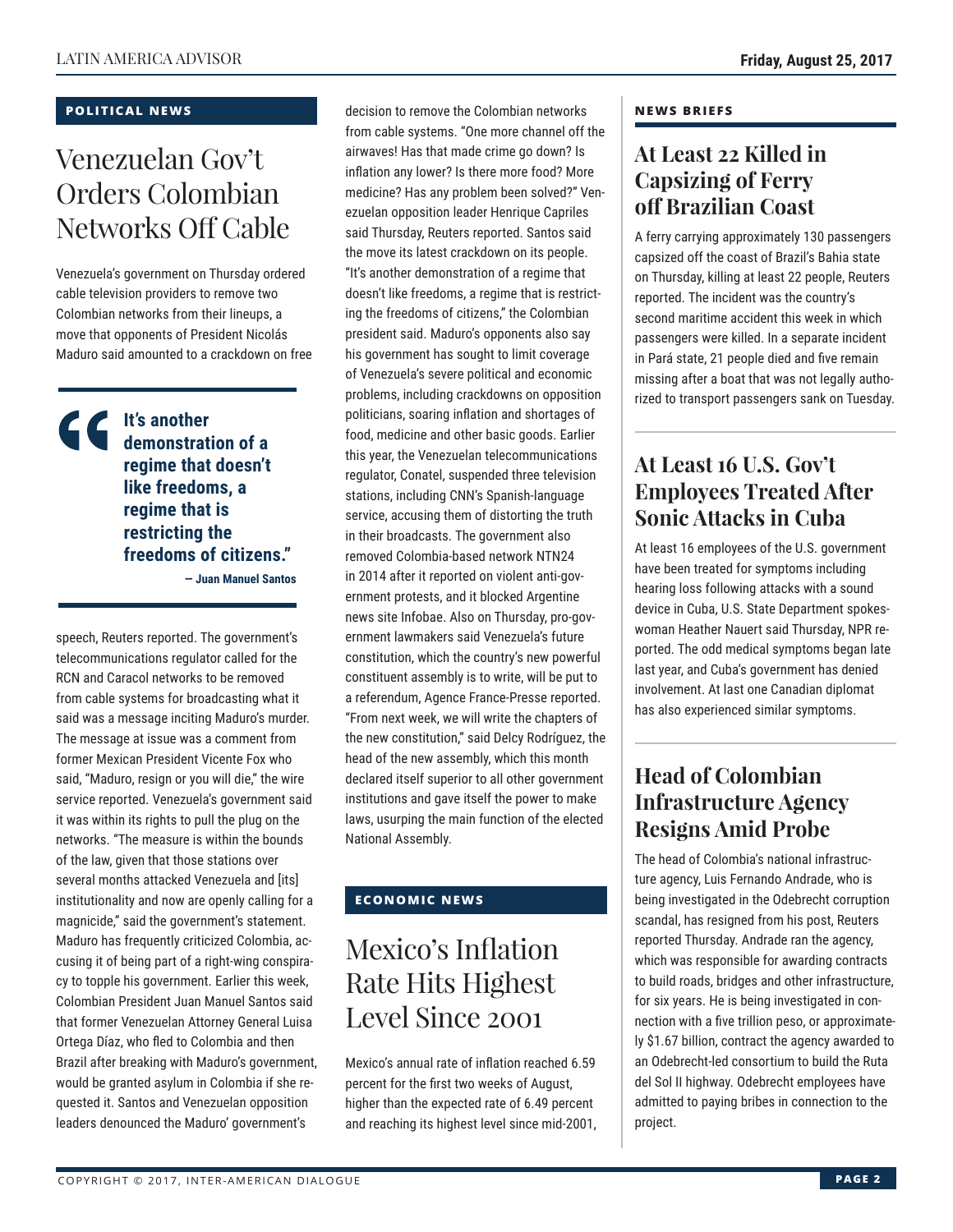#### **FEATURED Q&A / Continued from page 1**

senators—still short of a majority, but with a stronger public mandate and more room to maneuver. This could help pave the way for Macri's legislative agenda, including tax and labor reforms. As we approach the October elections, three factors will play a key role: First, voters are likely to redirect their vote to candidates topping the list, such as Bullrich or Kirchner. While it is likely that Kirchner will earn a seat, her base is fixed around 30 percent, so the high volatility could have an impact on the outcome. Second, voter participation reached 75 percent during the primary, but could increase to 80 percent in October. The extra votes may influence the general result. Third, if the economy keeps improving, the governing coalition will benefit."

### Heidi Lough, lead political risk<br>
specialist, and Megan Cook,<br>
political risk specialist, both at<br>
Cefeidas Group in Buenos Aires:<br>
"The Megi government's performance in the **specialist, and Megan Cook, political risk specialist, both at**  "The Macri government's performance in the

primaries exceeded all expectations. As well as seeing off a decisive victory from former President Kirchner (CFK) in the Senate race in Buenos Aires province, the governing coalition made major territorial gains across the country. This demonstrates the strength of the Cambiemos brand and discourse of 'change,' reflected in wins in key voting districts as well as traditional Peronist strongholds. Although CFK did sufficiently well to show she remains a potent political force, and will become a senator, her performance was not strong enough to position her as the undisputed leader of the Peronist party or for a presidential run in 2019. Given that the former president's run was likely motivated more by the leadership vacuum in the opposition than by a desire to seek congressional immunity from corruption charges, her weaker-than-expected performance in the primary casts uncertainty over her political future. That said, the primary result does not mean that the Cambiemos ideology is now the dominant force in Argentine politics—rather,

it means that the splits in opposition groups left the government with the largest share of the vote. Nevertheless, this 'symbolic victory' positions the government well to build on the momentum generated by achieving the largest vote count of any electoral front, and more broadly, legitimizes the government's reform agenda. Short of a major upset, the primary showing should translate into a similar result in October, which will put the government in good stead moving forward into the next congressional cycle. Assuming a carry-through result, Cambiemos will remain a minority alliance in both houses of Congress, but its negotiating position will significantly strengthen, improving outlook for the government's reform program and overall governability. That said, skillful political maneuvering will continue to be key to success in the legislature, particularly with contentious issues such as labor and tax reform on the horizon."

### **Charles H. Blake, professor**<br>of political science at James<br>Madison University's School<br>of Public & International<br>Affaire: "Meet pollo projected that Crietis **of political science at James Madison University's School of Public & International**

**Affairs:** "Most polls projected that Cristina Fernández de Kirchner's list would win the primaries in the Province of Buenos Aires by 3 to 7 percentage points. Mauricio Macri's supporters claim that their ticket outperformed the polls in the battleground province that is home to one-third of the Argentine electorate; those polls also fuel kirchnerista allegations of electoral fraud. Moving forward, the kirchnerista ticket will attempt to do better in winning over supporters of Peronist alternatives than they did in the 2015 elections. The central political asset of the Macri government with an eye toward the 2017 (and 2019) elections is a divided opposition. Like Macri himself, Fernández de Kirchner has high positive and high negative approval ratings. Accordingly, elections can turn on what voters who dislike both leaders do with their votes. In these October midterm elections, there are far more kirchneris-

**Continued on page 4** 

The Wall Street Journal reported Thursday. The country's consumer-price index (CPI) increased by 0.31 percent during the same period, higher than the expected 0.21 percent increase. A spike in gasoline prices at the beginning of the year and the effect of the peso's depreciation since late 2014 were the main causes of the increase in the inflation rate. Though the annual rate is likely to stay above 6 percent for the next few months, it appears to have reached its peak, Mexico's central bank said. Earlier this month, the Bank of Mexico kept its overnight interest rate unchanged at 7 percent, pausing after seven consecutive hikes. The central bank says it expects inflation to reach its target 3 percent by the end of next year.

### **BUSINESS NEWS**

## Raízen Nears Deal for Shell's Argentine Gas Station Network

Brazil-based energy company Raízen Energia is close to purchasing parent Royal Dutch Shell's Argentina gas station network for more than \$1 billion, two people familiar with the bidding said, Reuters reported Thursday. Raízen controls Brazil's second-largest chain of gasoline stations, and the company's non-binding bid beat out rival offers for the gas station network, including Argentina's state-run energy company YPF, Chile's Quinenco and China National Petroleum Corp's Petrochina. Shell said in a statement that it would not comment on any potential deals, and Raízen also declined to comment. Interest in Argentine assets has increased since President Mauricio Macri took office in 2015. So far this year, the value of announced mergers in Argentina has totaled \$10.847 billion, 15 times the amount for the same period in 2015. Shell put its network of 630 Argentine gas stations up for sale earlier this year as part of a \$30 billion divestment program as it looks to lower its debt levels following the company's acquisition of BG last year. The gas station network Raízen owns in Brazil currently uses Shell gasoline.